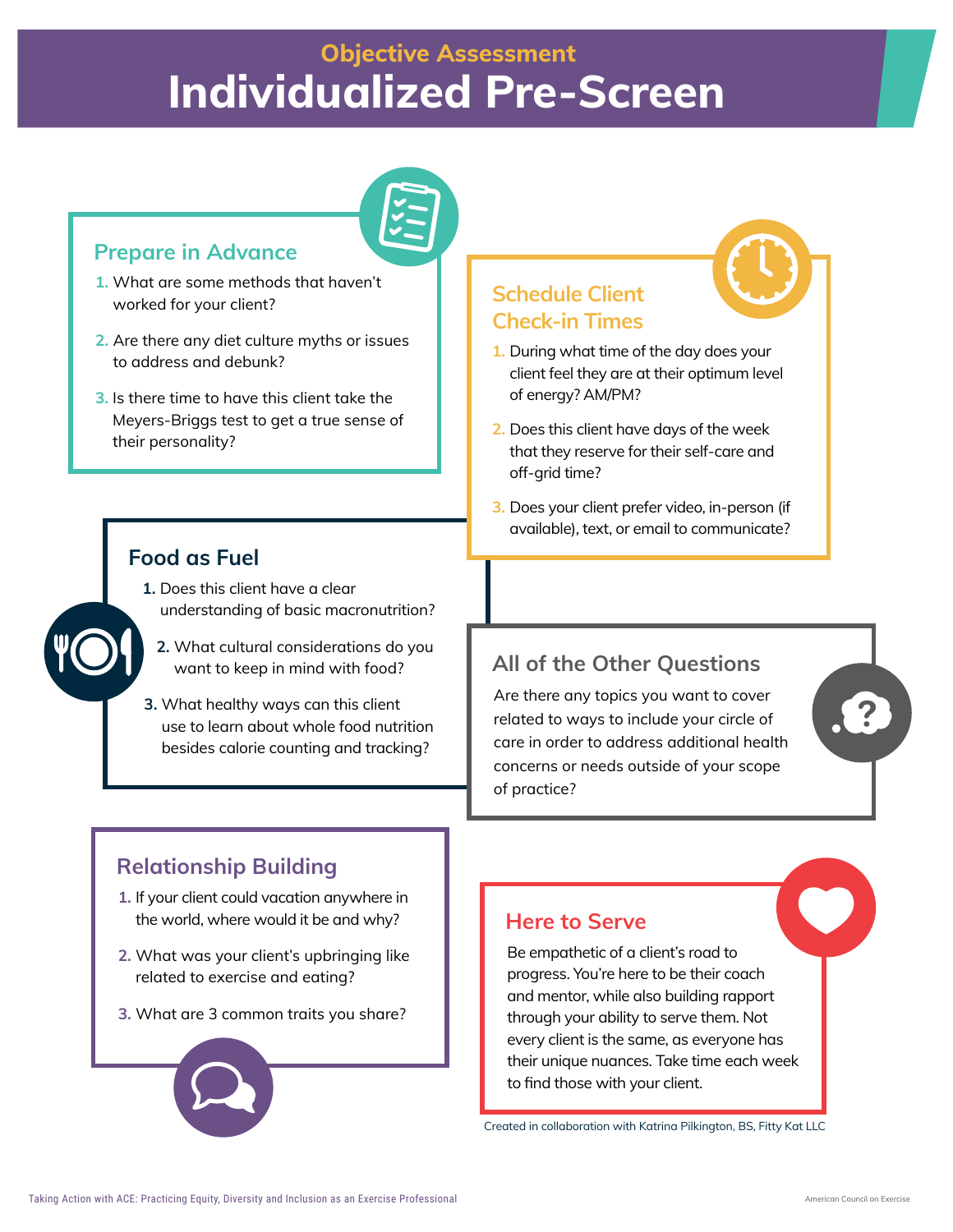## ACE-> **ACE IFT® MODEL EXERCISE PROGRAMMING TEMPLATE**

|  | <b>Base Training</b><br>Focus on moderate-intensity exercise<br>below the talk test threshold                                                    |  | <b>Functional Training</b><br>Focus on establishing postural stability and kinetic<br>chain mobility                                                                               |  |  |  |  |
|--|--------------------------------------------------------------------------------------------------------------------------------------------------|--|------------------------------------------------------------------------------------------------------------------------------------------------------------------------------------|--|--|--|--|
|  | <b>Fitness Training</b><br><b>Build on Base Training through the</b><br>introduction of zone 2 intervals<br>performed from VT1 to just below VT2 |  | <b>Movement Training</b><br>Focus on training the five primary movement<br>patterns while incorporating Functional Training<br>exercises in the warm-up and cool-down              |  |  |  |  |
|  | <b>Performance Training</b><br><b>Build on Fitness Training and introduce</b><br>zone 3 intervals performed at and<br>above VT2                  |  | <b>Load/Speed Training</b><br>Focus on load and speed goals while including<br>Functional Training exercises in the warm-up and<br>cool-down and loading primary movement patterns |  |  |  |  |

| <b>Exercise Goal*</b> | <b>Exercise/Exercise Mode</b> | Intensity <sup>t</sup> | Volume <sup>#</sup> |  |  |  |
|-----------------------|-------------------------------|------------------------|---------------------|--|--|--|
| Warm-up:              |                               |                        |                     |  |  |  |
|                       |                               |                        |                     |  |  |  |
|                       |                               |                        |                     |  |  |  |
|                       |                               |                        |                     |  |  |  |
|                       |                               |                        |                     |  |  |  |
|                       |                               |                        |                     |  |  |  |
|                       |                               |                        |                     |  |  |  |
|                       |                               |                        |                     |  |  |  |
|                       |                               |                        |                     |  |  |  |
|                       |                               |                        |                     |  |  |  |